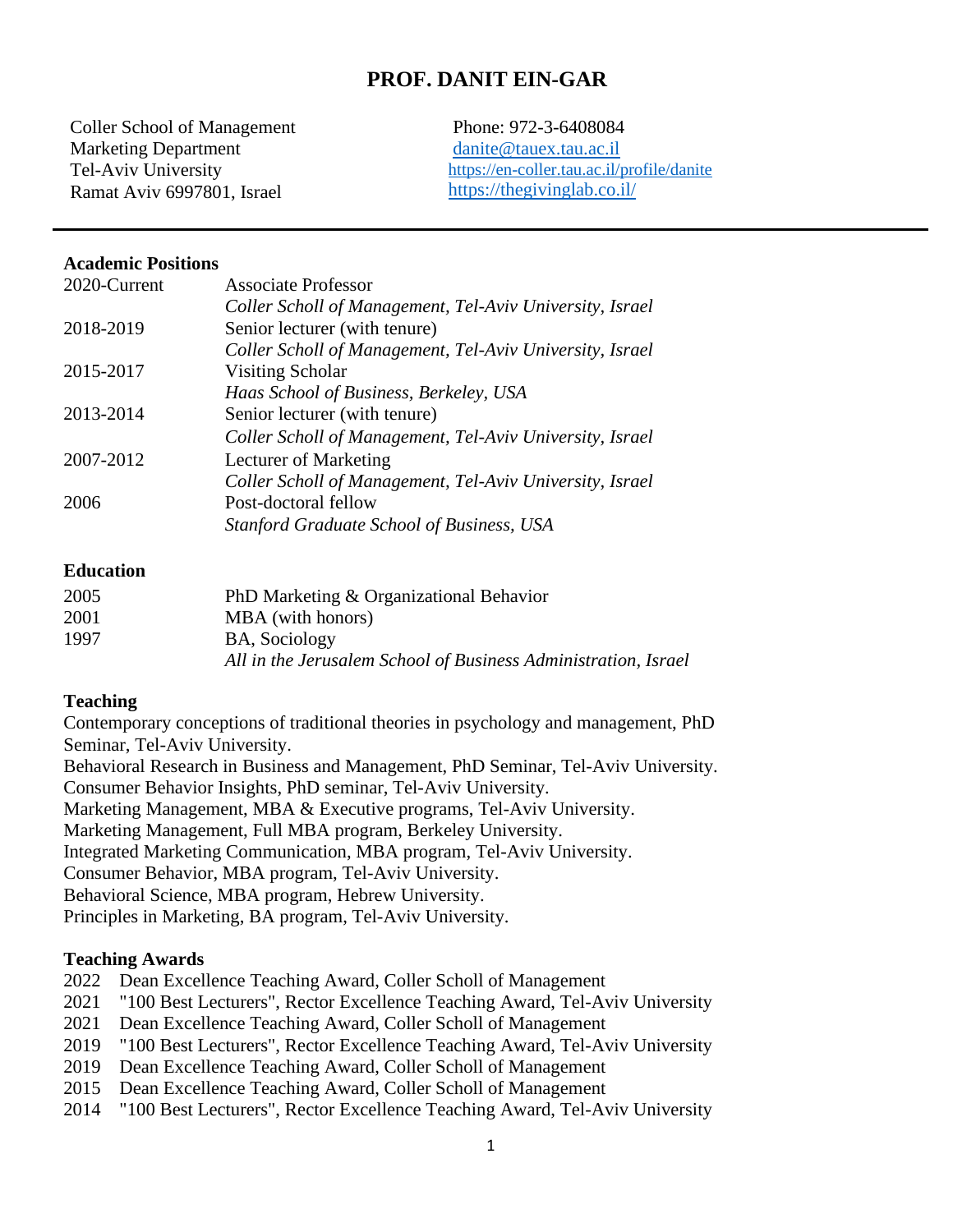# **Journal Publications**

- **Ein-Gar, D.**, & Give'on, A. (2022) The influence of Proportion Dominance and Global Need Perception on Donations. *Frontiers in Psychology*, Forthcoming
- **Ein-Gar D.** Levontin L., & Kogut T. (2021). The Adverse Effect of Choice in Donation Decisions, *Journal of Consumer Psychology, 31 (3)*, 570-586.
- Nitzan I. & **Ein-Gar D**. (2019). The "Commitment Projection" Effect: When Multiple Payments for a Product Affect Defection from a Service. *Journal of Marketing Research*, 56 (5), 842-861.
- **Ein-Gar D**. & Steinhart Y. (2017). Self-Control and Task Timing Shift Self-Efficacy and Influence Willingness to Engage in Effortful Tasks. *Frontiers in Psychology, Personality and Social Psychology Section*, 8, 1788.
- **Ein-Gar D.** (2015). Committing under the Shadow of Tomorrow: Self-control and Commitment to Future Virtuous Behaviors, *Journal of Consumer* Psychology, *25(2),* 268-285.
- Levontin L., **Ein-Gar D.** & Lee A. (2015). Acts of Emptying Promote Self-Focus: A Perceived Resource Deficiency Perspective, *Journal of Consumer Psychology, 25(2)*, 257–267.
- Toker S., Heaney C. & **Ein-Gar D.** (2015). Why Won't They Participate? Barriers to Participation in Worksite Health Promotion Programs, *European Journal of Work and Organizational Psychology*, *24(6)*, 866-881.
- **Ein-Gar D.** & Sagiv L. (2014). Overriding "Doing Wrong" and "Not Doing Right": Validation of the Dispositional Self-Control Scale, *Journal of Personality Assessment, 96(6),* 640-653.
- Sagiv L., Amit A., **Ein-Gar D.** & Arieli S. (2013). Not All Great Minds Think Alike: Systematic and Intuitive Cognitive Styles, *Journal of Personality, 82(5),* 402-417.
- **Ein-Gar D**. & Levontin. (2013). Giving From a Distance: Putting the Charitable Organization At The Center of The Donation Appeal, *Journal of Consumer Psychology, 23(2),* 197-211.
- **Ein-Gar D.,** Shiv B., and Tormala Z. (2012). When blemishing leads to blossoming: The positive effect of negative information, *Journal of Consumer Research*, *38(5),* 846- 859.
- **Ein-Gar D.,** Goldenberg J. & Sagiv L. (2012). The Role of Consumer Self-Control, in The Consumption of Virtue Products, *International Journal of Research Marketing, 29,* 123-133.
- **Ein-Gar D.** & Steinhart Y. (2011). The "Sprinter effect": When Self-Control and Involvement Stand in the Way of Sequential Performance, *Journal of Consumer Psychology, 21(3),* 240-255.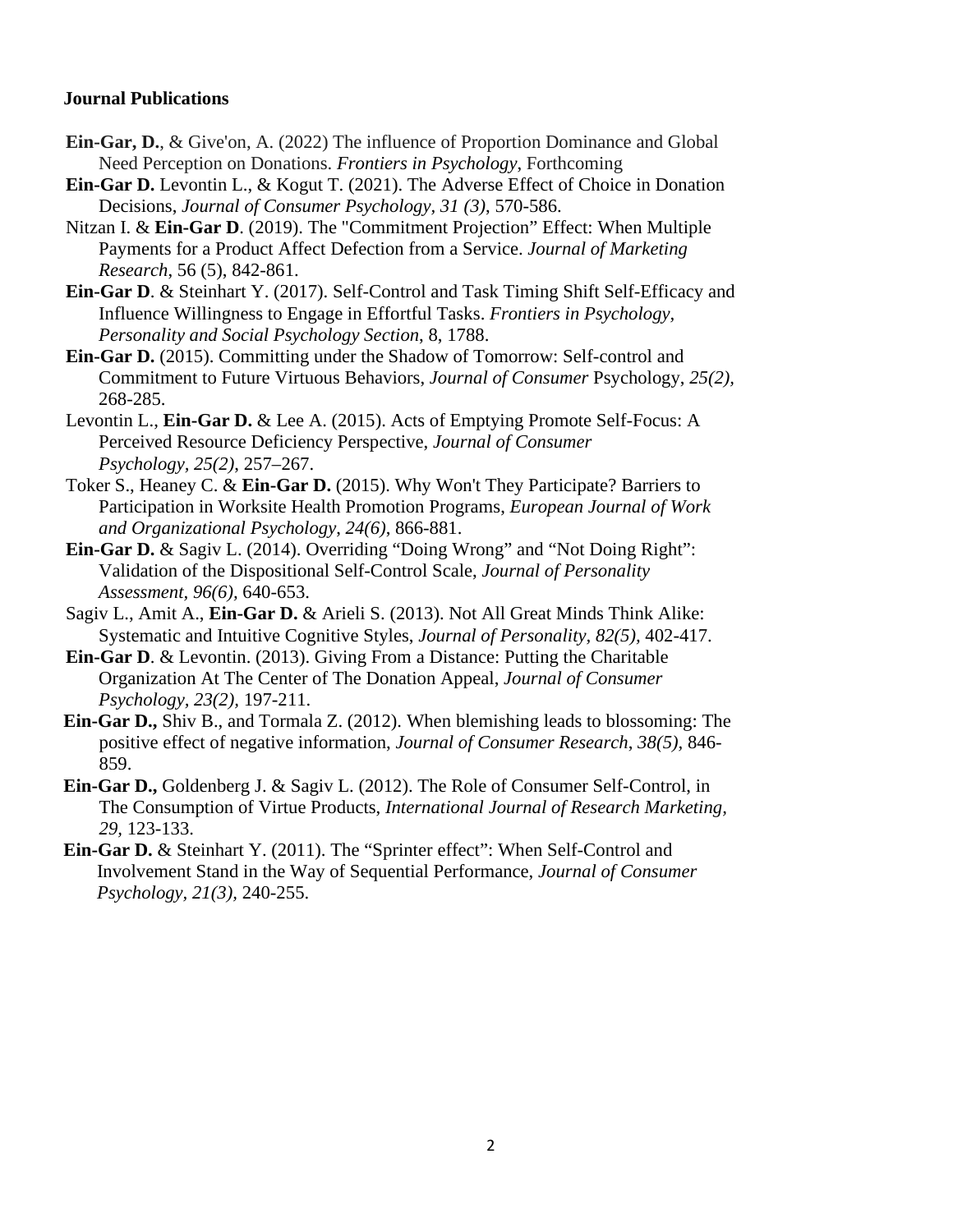### **Peer-Reviewed Conference Proceedings**

- Ein-Gar D, Levontin L and Kogut T (2022), The Donor's Choice Dilemma, *European marketing Academy Conference*, Hungarian
- Ein-Gar D, Ma J, Levontin L, and Kogut T (2022) Justification Cues in Donation Choices – The Case of Culture and Gender, *Society for Consumer Psychology Annual Winter Virtual Conference*.
- Kononov N, Ein-Gar D and Puntoni S (2021) Upgrading my look, upgrading my act: the effect of appearance improvements on charitable giving. *Society of Consumer Psychology Annual Winter Virtual Conference*.
- Kononov N and Ein-Gar D (2021), Doing good Looking good: The Effect of Prosocial Behavior on the Perception of Physical Beauty, *SPSP Virtual Annual Convention*.
- Ein-Gar D, Levontin L and Kogut T (2020), The Neglected Victim Effect. *Association for Consumer Research*, France, Virtual conference.
- Ma J, Lin Y and Ein-Gar D (2019). Charitable Maximizers: The Impact of the Maximizing Mindset on Charitable Behavior, in *Advances in Consumer Research*, 47, 760-761 eds. Rajesh Bagchi, Lauren Block and Leonard Lee. Association for Consumer Research.
- Ein-Gar D, Levontin L and Kogut T (2019). The "Opt-out" Effect: When the Need to Choose Decreases Donations, in *Society of Consumer Psychology Annual Winter Conference proceedings*.eds. Kelly Haws, Brent McFerran, Society of Consumer Psychology.
- Ein-Gar D, Levontin L and Kogut T (2019), The Neglected Victim Effect: When Helping One at The Expense of Neglecting Another Decreases Donations. La Londe Conference, Paris.
- Ein-Gar D. (2018). Let's Donate Together**:** The Role of Communities in Donation-Based Crowdfunding Campaigns in *Society of Consumer Psychology Annual Winter Conference proceedings,* 519-533.eds. Ryan Hamilton, Cait Lamberton, Society of Consumer Psychology.
- Ein-Gar D (2018). "Let's get together and make a difference: experiencing a community in donation-based crowdfunding" in NA - *Advances in Consumer Research*, *46*, 532 -533 eds. Andy Gershoff, Rob Kozinets, and Tiffany White. Association for Consumer Research.
- Ein-Gar D., Levontin L. & Kogut T. (2018). The "Opt-Out" Effect: When the Need to Choose Decreases Donations, *European Advances in Consumer Research, 11,* 14- 18, eds. Maggie Geuens, Mario Pandelaere, and Michel Tuan Pham, Iris Vermeir, Duluth, MN : Association for Consumer Research.
- Ein-Gar D., Levontin L. & Lee A. (2017)**.** I Don't Have Now, But I Will Make Sure I Have Later; Saving for the Future Under Resource Scarcity Minds**,** *Advances in Consumer Research*, *45*, 253-257, eds. Ayelet Gneezy, Vladas Griskevicius, and Patti Williams, Duluth, MN : Association for Consumer Research.
- Ein-Gar D. & Nitzan I. (2015). The "Lock-In" Effect of Multiple Payments on Defection Decisions Over Time, *Advances in Consumer Research, 43*, 514-515, eds. Kristin Diehl and Carolyn Yoon, Duluth, MN: Association for Consumer Research.
- Levontin L., Ein-Gar D. & Lee A. (2013). If You Feel Empty, You Spend More Money on Yourself and Less on Giving to Others*, Advances in Consumer Research, 41*, eds. Simona Botti and Aparna Labroo, Duluth, MN: Association for Consumer Research.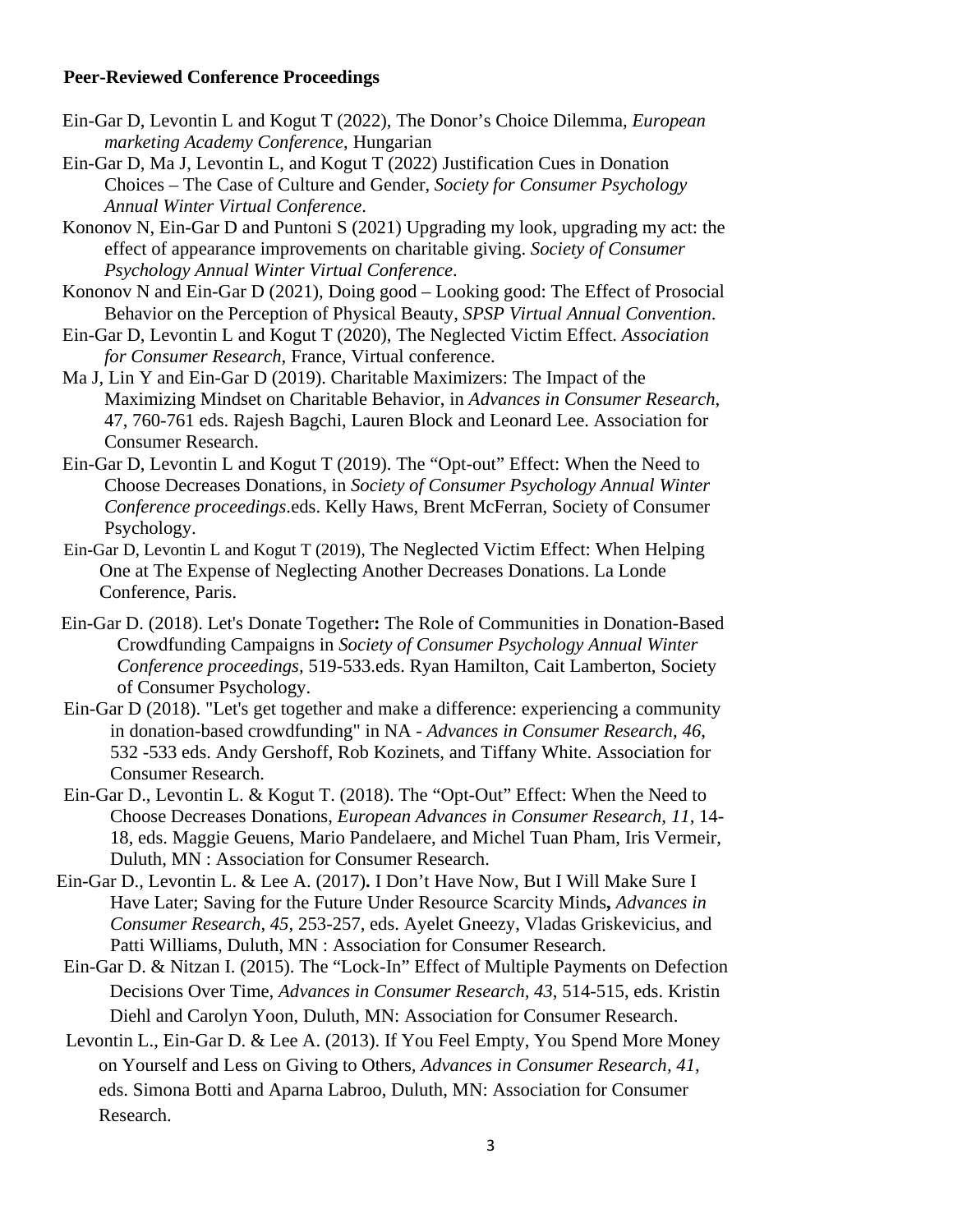- Ein-Gar D. (2013). Commitment to Virtuous Behaviors: How Self-Control Shapes Commitment to Near Vs. Distant Behaviors, *Advances in Consumer Research, 41*, 409-410 eds. Simona Botti and Aparna Labroo, Duluth, MN: Association for Consumer Research.
- Ein-Gar D. (2013). Commitment to Virtuous Behaviors: How Self-Control Shapes Commitment to Near Vs. Distant Behaviors, *European Advances in Consumer Research Volume* 10, eds. Gert Cornelissen, Elena Reutskaja, and Ana Valenzuela, Duluth, MN : Association for Consumer Research, Pages: 150-151
- Ein-Gar D. & Shiv B. (2011). From Blemishing to Blossoming: the Positive Effect of Negative Information. *Advances in Consumer Research, 39*, 25-26, eds. Rohini Ahluwalia, Tanya L. Chartrand, and Rebecca K. Ratner, Duluth, MN: Association for Consumer Research.
- Ein-Gar D. & Levontin L. (2011). How Does Construal Level Influence Donations to Individuals and Organizations, *Advances in Consumer Research, 38,* 657-658, eds. Darren W. Dahl, Gita V. Johar, and Stijn M.J. van Osselaer, Duluth, MN: Association for Consumer Research.
- Ein-Gar D. & Johnson S. C. (2010). Being Indulgent and Becoming Prudent, *Advances in Consumer Research, 37*, 174-178 eds. Margaret C. Campbell, Jeff Inman, and Rik Pieters, Duluth, MN: Association for Consumer Research.
- Ein-Gar D. & Steinhart Y. (2009). The Sprinter Effect: When Involvement and Self-Control Fail to Overcome Ego-Depletion, *Advances in Consumer Research, 36*, 771-771, eds. Ann L. McGill and Sharon Shavitt, Duluth, MN: Association for Consumer.
- Steinhart Y. & Ein-Gar D. (2009). The Sprinter Effect: When Extremely Motivated Consumers Fail to Overcome Depletion, in *Society of Consumer Psychology Annual Winter Conference proceeding*s*,* 154-155.eds. Alexander Chernev, Michal Herzenstein, Shailendra Pratap Jain, Society of Consumer Psychology.
- Ein-Gar D. Goldenberg J. & Sagiv L. (2008). Taking Control: An Integrated Model of Dispositional Self-Control and Measure, *Advances in Consumer Research, 35*, 542- 550, eds. Angela Y. Lee and Dilip Soman, MN: Association for Consumer Research.
- Johnson S. C. & Ein-Gar D. (2008). Being Hedonic and Becoming Prudent, *Advances in Consumer Research, 35*, 957, eds. Angela Y. Lee and Dilip Soman, MN: Association for Consumer Research.